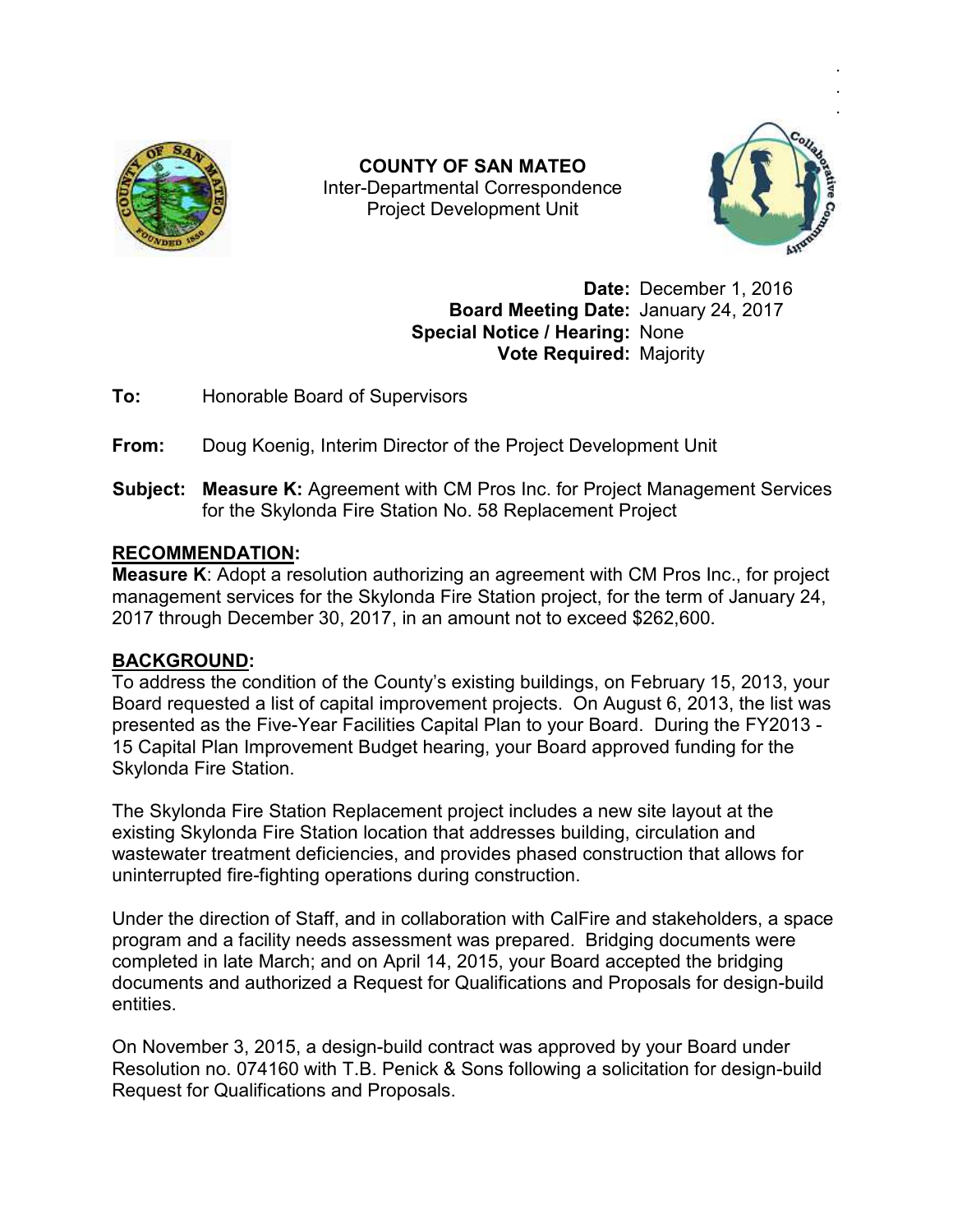On March 29, 2016, your Board authorized a time and materials contract with Jtec HCM Inc. for Construction Management Consultant Services, of which, \$124,760 has been expended to date. Due to the inability of Jtec HCM Inc. to provide the services required, Staff will not continue to use their services and will terminate the remainder of their agreement.

. . .

On October 26, 2016, a Project Management Services Request for Qualifications and Proposal (RFQP), including a scope of work and evaluation criteria, was issued for the Skylonda Fire Station project. On December 5, 2016, proposals were submitted by two firms: CM Pros Inc., and Critical Solutions. They were evaluated for firm qualifications, project team and relevant experience, professional costs, and compliance with County contract requirements.

#### **DISCUSSION:**

CM Pros Inc. submitted qualifications and a proposal with the best overall value. Staff is recommending a not-to-exceed time and material contract with CM Pros Inc. for Project Management Services, in the amount of \$262,600.

The resolution contains the County's standard provisions allowing amendment of the County's fiscal obligations by a maximum of \$25,000 (in aggregate).

Staff will manage the overall planning, coordination, and control of the project. A consultant to assist Staff in the construction management of the project will be required and their scope of work includes coordination of construction logistics, facilitate compliance elements and communications, provide document tracking, and provide assistance as needed for the planning, coordination, scheduling, and budgeting of the project.

County Counsel has reviewed and approved the resolution and agreement as to form.

Approval of this action will contribute to the Shared Vision 2025 outcome of a Collaborative Community by advancing projects that provide regional benefits to San Mateo County residents.

### **FISCAL IMPACT:**

The term of the agreement is January 24, 2017 through December 30, 2017. The total not-to-exceed amount of the agreement is \$262,600.

The Skylonda Fire Station is included in the County's Five Year Facilities Capital Plan with \$4M in **Measure K** funds and \$4.1M in bond proceeds. The total project cost is budgeted for \$8.1M.

There is no impact to the General Fund.

Attachment I: RFP Matrix